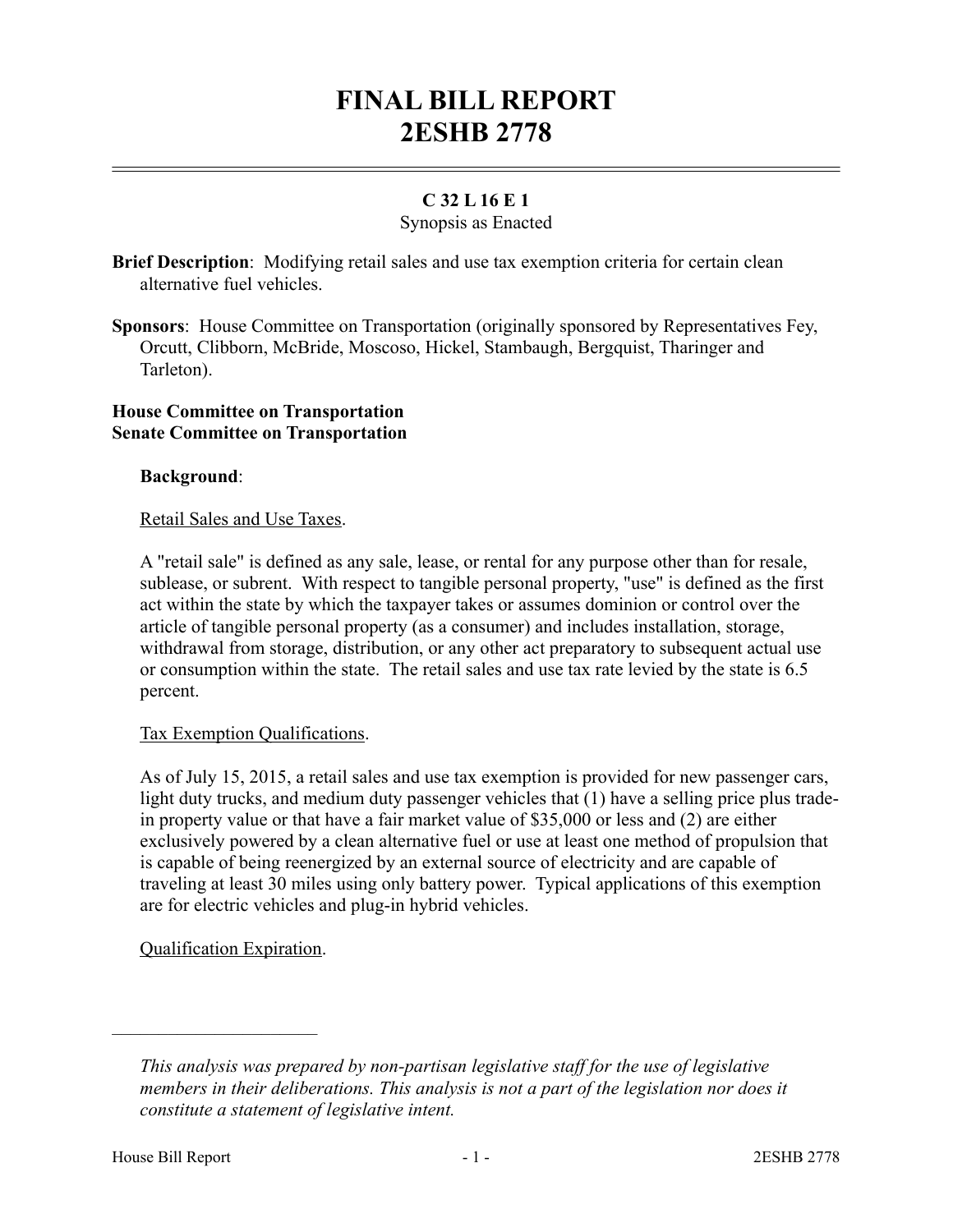To qualify for this exemption, a vehicle must be purchased or the lease agreement signed prior to July 1, 2019.

#### Earlier Exemptions.

Prior to July 1, 2015, a retail sales and use tax exemption was available for new passenger cars, light duty trucks, and medium duty passenger vehicles exclusively powered by a clean alternative fuel for the full selling price or fair market value of the vehicle; this earlier exemption remains applicable to leases with lease agreements that were signed before July 1, 2015. This prior exemption took effect in 2005.

#### Account Transfer.

At the end of each quarter, the State Treasurer is required to transfer from the Multimodal Transportation Account to the General Fund the amount that would otherwise have been deposited into the General Fund if not for this tax exemption.

#### Tax Preference Performance Statement.

A tax preference performance statement for the clean alternative fuel and electrically powered vehicle tax exemption is included as required by law. The public policy objective of this exemption is to increase the use of clean alternative fuel and electrically powered vehicles in Washington. The Joint Legislative and Audit Review Committee must periodically evaluate the number of these vehicles titled in the state.

#### **Summary**:

#### Tax Exemption Qualification.

The retail sales and use tax exemption is modified for certain clean alternative fuel and electrically powered vehicles by increasing the tax exemption threshold to a vehicle's base model Manufacturer's Suggested Retail Price (MSRP) of \$42,500 or less. Tax exemption eligibility is capped at \$32,000 per eligible vehicle.

The Department of Licensing (DOL) is required to maintain a list of the models that may qualify for this exemption and to determine the lowest MSRP for each model for the purpose of establishing whether the model qualifies for the exemption based on its MSRP. The DOL must also determine the cumulative number of qualifying vehicles titled in Washington on or after July 15, 2015, and provide this information to the Department of Revenue (DOR) by the end of the fifth working day of each month.

# Qualification Expiration.

To qualify for this exemption, a vehicle must be purchased or the lease agreement signed by the end of the month following the month in which the DOL determines that 7,500 vehicles eligible for the exemption have been titled in the state since July 15, 2015, and in which the DOL provides notification of this fact to the DOR. The DOR must post notice of the expiration date of the exemption on its website as soon as can practically be done after